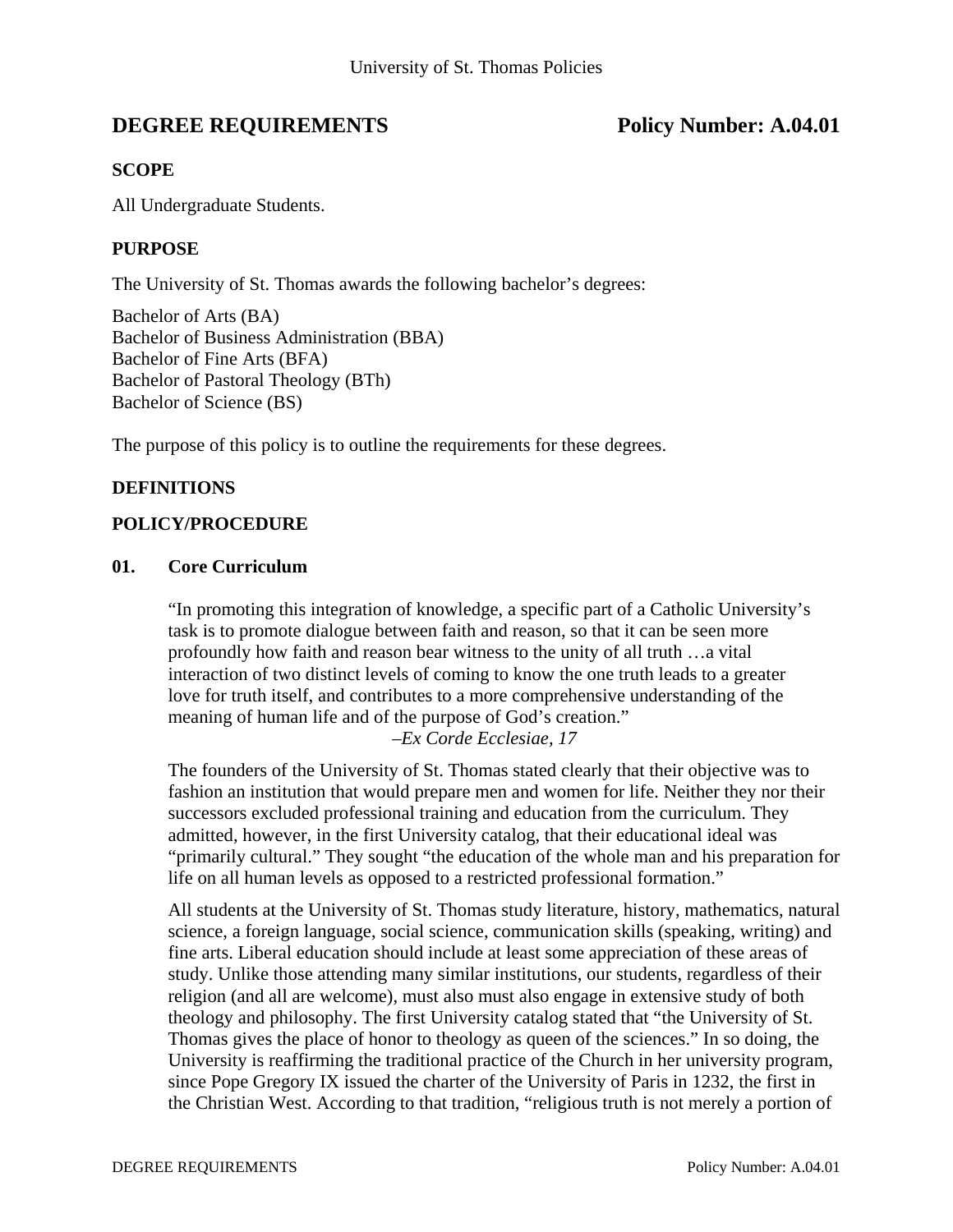general knowledge, but its very condition." Philosophy was, and is, viewed as complementing theology by responding to the deepest questions posed by our minds as we seek to understand our relation to God, nature, time and culture.

The breadth provided by the core curriculum better prepares our students for their chosen major programs and their professions. The earliest University catalogs, including the first one, for the 1947 inaugural year, cited a passage from the writings of Cardinal John Henry Newman (1801-1890) to explain the objectives of the University of St. Thomas:

Here, then, I conceive, is the object of the Holy See and the Catholic Church in setting up universities; it is to reunite things which were in the beginning joined together by God, and have been put asunder by man. It will not satisfy me, what satisfies so many, to have two independent systems, intellectual and religious, going at once side by side, by a sort of division of labor, and only accidentally brought together. It will not satisfy me, if religion is here and science there, and young men converse with science all day long and lodge with religion in the evening. I wish the intellect to range with the utmost freedom, and religion to enjoy an equal freedom, but what I am stipulating is, that they should be found in one and the same place, and exemplified in the same persons.

*– Sermon I, Sermons on Various Occasions* 

The core curriculum is the foundation of the University's liberal education, in its extent and interconnections a program of studies that forms and informs minds, attempting to liberate them from ignorance of essential truths about human existence, accomplishments, and dignity. Shared by all students, this curriculum is the principal means by which the University imparts its core values and carries out its combined moral, intellectual, and religious mission.

# **CORE CURRICULUM GOALS** (Approved 2004)

- 1. To promote the pursuit of knowledge both for its own sake and to form habits of mind through which knowledge can mature into wisdom and understanding can stimulate the contemplation of truth, goodness, and beauty.
- 2. To educate the whole person academically, socially, and spiritually in order to prepare students for meaningful lives and inspire them to continuous learning that confronts essential and enduring questions about the meaning and conduct of human life.
- 3. To encourage an ongoing dialogue between faith and reason and the encounter between culture and the Gospel as ways of integrating knowledge, achieving an organic vision of reality, and deepening an understanding of God and His revelation in the person of Jesus Christ as mediated through Scripture and the Church.
- 4. To affirm the dignity of the human person as the source of social justice, respect for human rights, and regard for the proper interests of communities.
- 5. To develop competence in critical thinking, critical reading, effective writing, and oral communication in necessary relation to the skills of gathering, interpreting, synthesizing, and presenting information with integrity and clarity.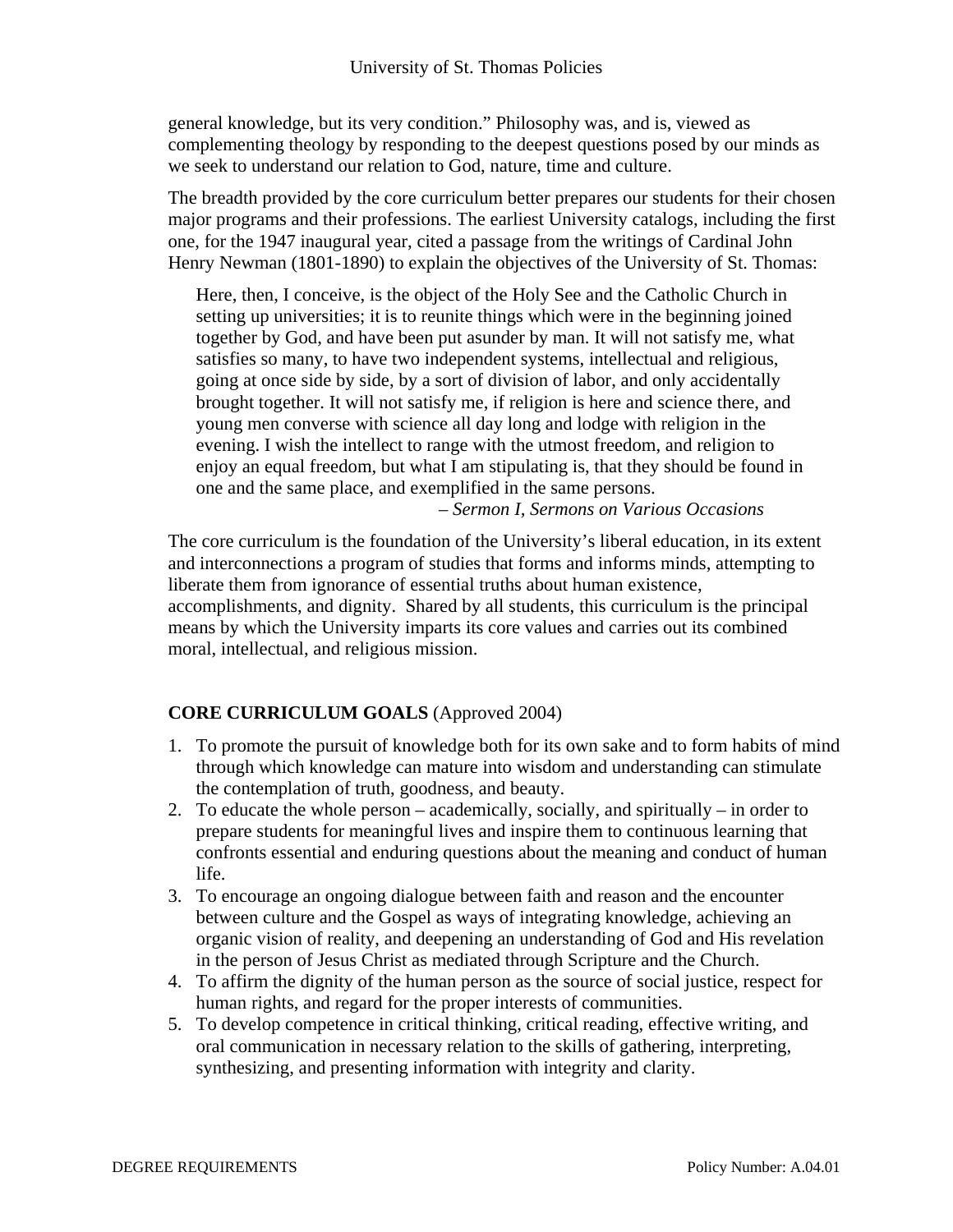- 6. To understand the bearing of the past on the present and the future and to appreciate the historical character of human inquiry in exploring the principal philosophical, religious, political, literary, and aesthetic traditions of Western and world culture.
- 7. To cultivate a critical appreciation of art and literature that arouses wonder and forms the imagination in its engagement with the enduring cultural and spiritual values inherent in great works of human creativity.
- 8. To develop aptitude in quantitative reasoning together with knowledge of the methodology of the natural and social sciences in order to foster appreciation of scientific thinking for understanding nature and human behavior.
- 9. To inculcate ethical thinking in judging conduct and reflecting on the moral implications of developments in science, technology, business, and society in order to promote making decisions on the basis of transcendent moral values.
- 10. To nurture the study and appreciation of other languages and cultures as a means of promoting charity, understanding, and respect for the diversity of cultural forms, religious beliefs, and social practices; and, in all, to help prepare students for a life of service in a culturally diverse and changing world. (Approved 2004)

# **CORE COMPONENTS**

- 1. **Theology and Philosophy:** 24 credit hours combined total as follows:
	- a. 9 credit hours of theology: THEO 1300, then THEO 2300, and then any upperdivision THEO course.
	- b. 9 credit hours of philosophy: three consecutive courses in either the historical or the systematic sequence; and
	- c. 6 credit hours of approved courses in theology and/or philosophy.

**Core Theology requirements:** All students (except transfers with  $60+$  credit hours: see below) complete 3 courses (9 credit hours) in theology, The additional 6 credit hour requirement in theology/ philosophy may be completed by taking both courses in theology, philosophy or by completing one course in each discipline for a total of 24 credit hours. These courses must be taken in the order shown.

The first three 3 theology courses are:

| <b>THEO</b> | 1300/3300 | Teachings of the Catholic Church      |
|-------------|-----------|---------------------------------------|
| <b>THEO</b> | 2300/3310 | Introduction to the Sacred Scriptures |
| <b>THEO</b> |           | Any 3000/4000-level THEO course       |

Students who transfer 60 or more credit hours may satisfy the theology core requirement by completing THEO 3300 (See 1300 / 3300 under Course Offerings below.) and THEO 3310.

**Core Philosophy requirements:** Students choose either the systematic sequence or the historical sequence as the first three philosophy courses required for the core curriculum, but they must complete one entire three-course sequence. These courses must be taken in the order shown.

#### **Systematic Sequence**

| <b>PHIL</b> | 1311 Philosophy of the Human Person |
|-------------|-------------------------------------|
| <b>PHIL</b> | 2314 Ethics                         |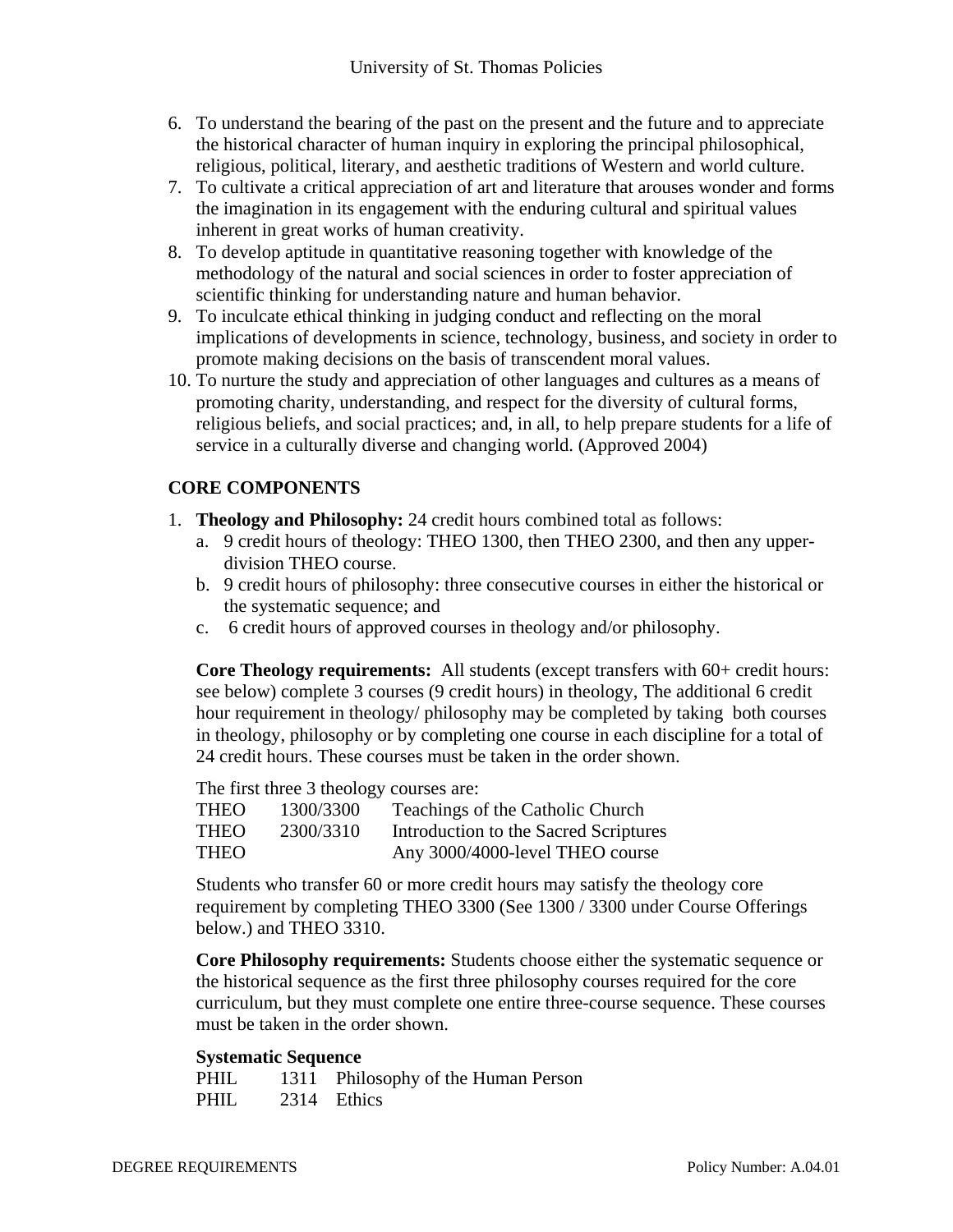PHIL 3313 Metaphysics

#### **Historical Sequence**

| <b>PHIL</b> | 1315 (3315) Ancient Philosophy  |  |
|-------------|---------------------------------|--|
| <b>PHIL</b> | 2316 (3316) Medieval Philosophy |  |
| <b>PHIL</b> | 3317 Modern Philosophy          |  |

Students taking the four- or five-course requirement must complete either of the three-course sequences and any other one or two courses. PHIL 1311 and 1315 may not both be taken, nor both PHIL 1315 and 3315. Students who enroll with 60+ hours of transfer credit and who intend to take only the two-course requirement should take PHIL 3315 and PHIL 3316 to ensure earning sufficient upper-division credit for graduation.

The 9 credit hour core requirement in philosophy cannot be completed with courses from both sequences, nor may both first-year philosophy courses be applied to the combined core requirement in theology and philosophy.

Courses beyond the initial 9 credit hours may be taken in either sequence with the exception just noted. Freshmen are required to complete 6 credit hours of theology and/or philosophy in their first 30 hours of enrollment.

Students who transfer with 1-29 credit hours are required to complete the 24-hour requirement as outlined above.

*Students who transfer with 30-59 credit hours are required to complete 9 credit hours in both theology and philosophy, as follows: THEO 1300, THEO 2300 and one additional upper-division THEO course. One three-course sequence in philosophy.* 

*Students who transfer with 60+ credit hours are required to complete 6 credit hours in both theology and philosophy. Following are the recommended courses for students who need upper-division credit to fulfill the graduation requirement of 36 credit hours of 3000-4000 level courses: THEO 3300, THEO 3310, PHIL 3315, PHIL 3316.* 

*All students are required to complete a minimum of 6 credit hours in both theology and philosophy at the University of St. Thomas.* 

2. **English:** 12 credit hours completed in the order shown below. Freshmen are required to complete 6 credit hours of English in their first 30 hours of enrollment.

Freshmen and transfer students with no English credits:

| ENGL | 1341 The Classical Tradition: Literature and Composition I          |
|------|---------------------------------------------------------------------|
| ENGL | 1342 The Middle Ages and Renaissance: Literature and Composition II |
| ENGL | 2312 The Modern World: Literature and Composition III               |
| ENGL | Any 3000/4000-level English course except 3341 or 4399              |

Students transferring in 3 credit hours of English credit must take:

|      | ENGL 1341 The Classical Tradition: Literature and Composition I     |
|------|---------------------------------------------------------------------|
| ENGL | 1342 The Middle Ages and Renaissance: Literature and Composition II |
| ENGL | 2312 The Modern World: Literature and Composition III               |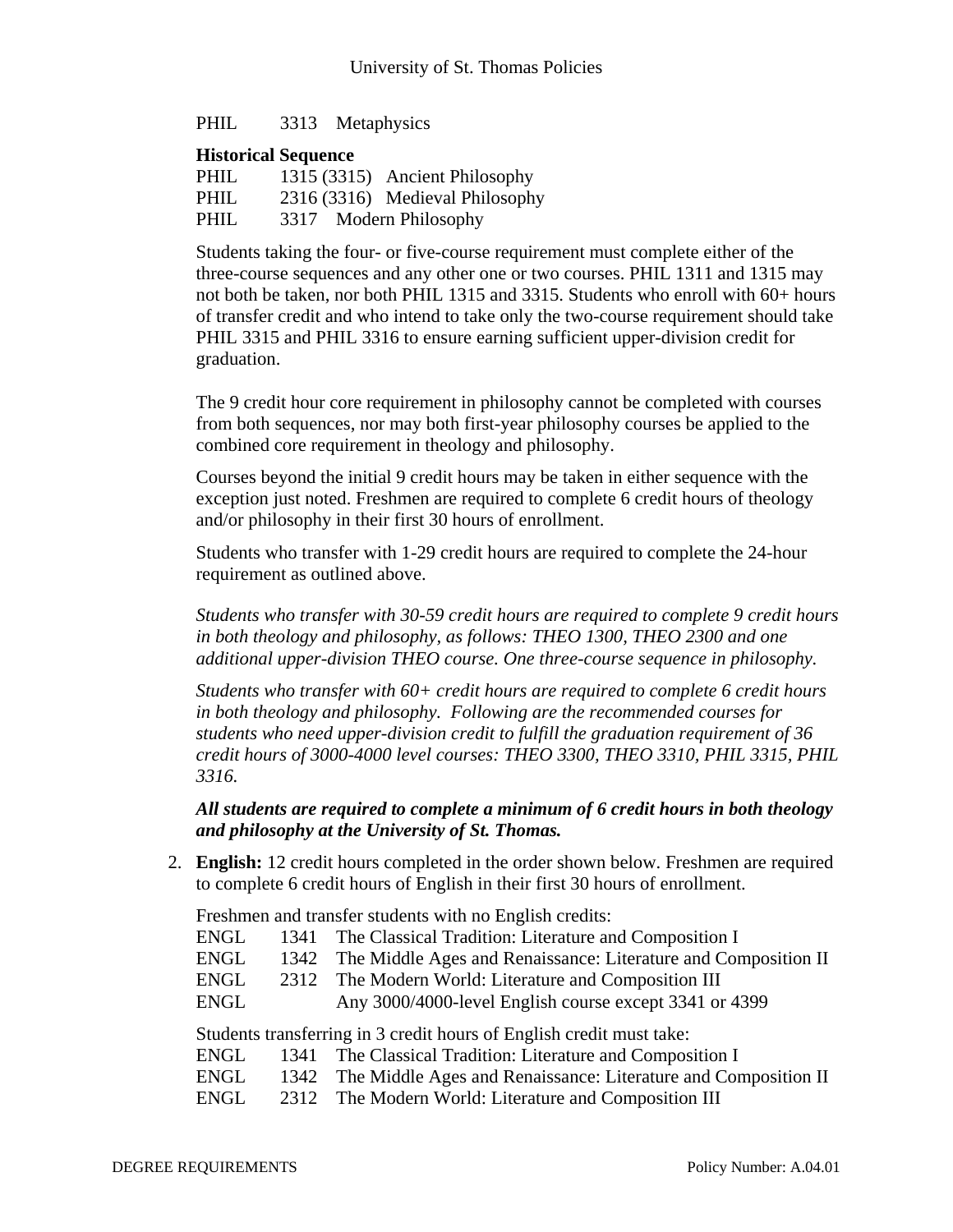Students transferring in 6 credit hours of English credit must take:

ENGL 3312 Perspectives in World Literature &

ENGL Any other 3000/4000 level English course except 3341 or 4399

Students transferring in 9 credit hours of English credit must take:

ENGL 3312 Perspectives in World Literature.

- 3. **Foreign Language:** 6 credit hours, that is, two courses completed in the approved order. Languages offered are Arabic, Chinese Mandarin, French, German, (Classical) Greek, Irish, Italian, Japanese, Latin, and Spanish.
- 4. **History:** 6 credit hours of history from the following selections: Freshmen and sophomores:
	- HIST 1335 World Community I and 1336 - World Community II or 2333 - United States to 1877 and 2334 - United States since 1877 Students transferring 60 or more credit hours may take: HIST 3303 - Europe: The Middle Ages and 3304 - Europe: The Early Modern Age

or

 3331 - Age of Revolutions: Europe 1715-1870 and 3332 - Era of Great Wars: Europe 1870-1950

The two history core courses do not have to be taken in sequential order.

- 5. **Social and Behavioral Sciences:** 6 credit hours from among economics, geography, international studies, political science, psychology and sociology.
- 6. **Natural Sciences:** 8 credit hours of laboratory sciences (2 four-credit lecture & lab courses, or 2 three-credit lectures with corresponding one-credit-hour labs) from among astronomy, biology, chemistry, environmental science and studies, geology and physics. Students who transfer natural science courses that did not include a laboratory component may fulfill the core requirement in whole (6 credit hours) or in part (3 credit hours). Decisions are made on a case-by-case basis.
- 7. **Mathematics:** 3 credit hours of college-level mathematics.
- 8. **Oral Communication:** 3 credit hours
	- a. School of Arts and Sciences one of the following courses:
		- COMM 1331 Public Speaking
			- 2332 Persuasion and Argumentation
	- b. Pastoral Studies majors:
		- YBPH 3200 Homiletics Practicum
	- c. Cameron School of Business (Accounting, General Business, Marketing and Finance majors):

MGMT 3320 - Business Communications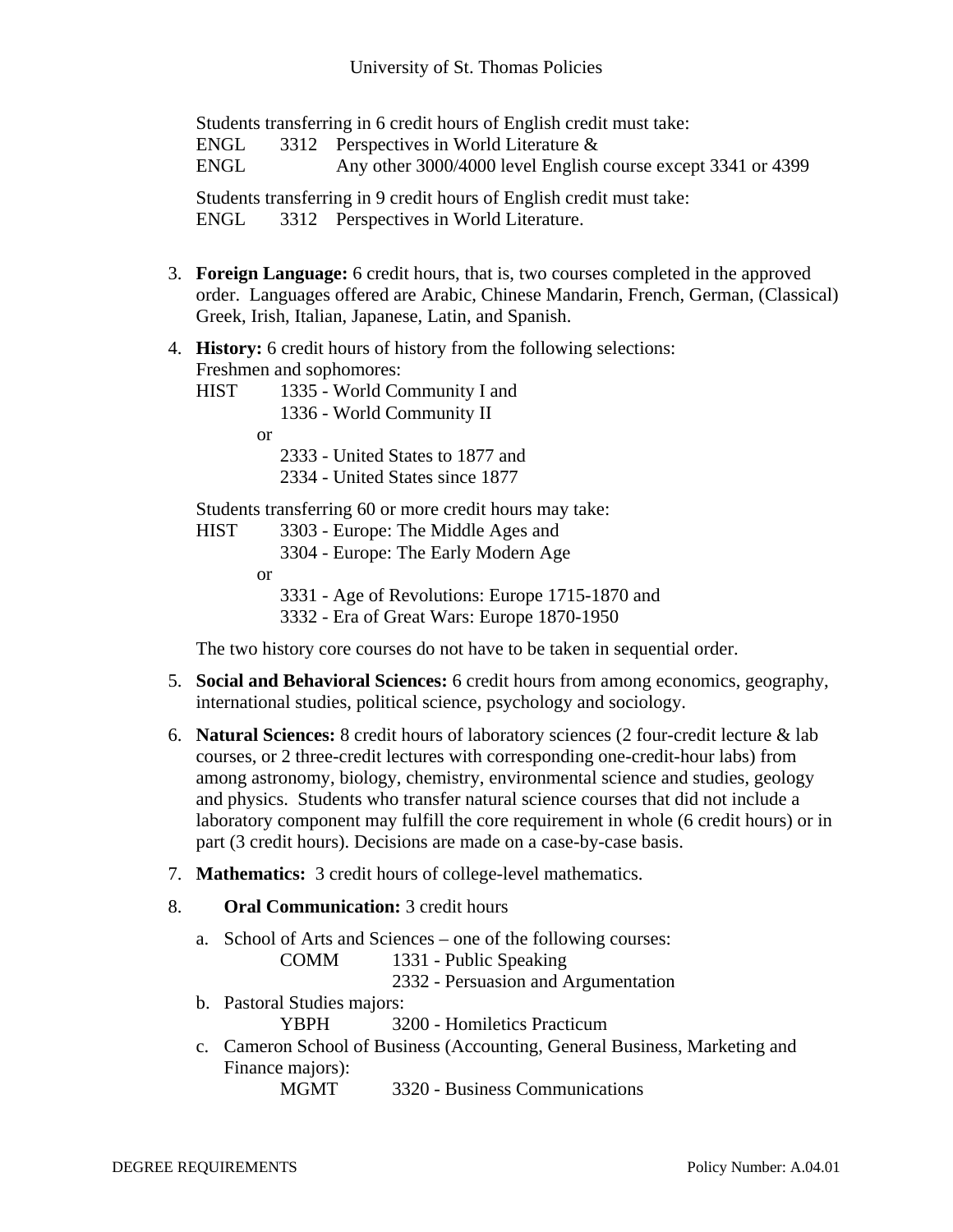- d. School of Education: MS 3333 - Oral Communication
- 9. **Fine Arts:** 3 credit hours Ensemble, studio and applied fine arts courses do not fulfill the core requirement.
	- a. Schools of Arts and Sciences and Business one of the following courses:

| <b>ARTHS</b>       | 1350 - Introduction to the Visual Arts          |
|--------------------|-------------------------------------------------|
|                    | 2351 - Survey of Art I                          |
|                    | 2352 - Survey of Art II                         |
|                    | Any upper-division Art History course           |
| <b>DRAM</b>        | 1330 - Introduction to the Theatre              |
|                    | 3329 - Screenwriting                            |
|                    | $3331 -$ Playwriting                            |
|                    | 3340/3341 Theater History I & II                |
|                    | Approved Special Topics courses in DRAM         |
| <b>MUSC</b>        | 2363 - Basic Musicianship I                     |
|                    | 3340 - Music and Western Civilization           |
|                    | Any upper-division Music course                 |
|                    | Arts-related Special Topics (4393) courses with |
|                    | departmental approval.                          |
| icol of Education: |                                                 |

b. School of Education:

MS 3376 – Essentials of Fine Arts

The upper-division courses are appropriate for transfer students who need 3000/4000 level credit hours. See individual department course listings for any enrollment restrictions.

#### **02. Additional requirements for Bachelor's Degrees**

- 1. Completion of:
	- a. a major or approved program in which at least 50 percent of the required upperdivision credit hours in the major field are completed at the University of St. Thomas (exceptions: no requirement for General Studies or Liberal Arts majors);
	- b. at least 36 credit hours of upper-division credit (3000-4000 course numbers);
	- c. at least 126 hours of quality credit (a minimum cumulative GPA of 2.0);
	- d. the final 36 credit hours in residence at the University.
- 2. Transfer students entering with 60 credit hours or more must attempt the mathematics requirement within their first year of attendance at the University. All other students, transfer and non-transfer, must attempt the mathematics requirement within their first 60 credit hours (including transfer hours).
- 3. Students seeking a bachelor's degree will ordinarily follow the degree requirements of the catalog in effect at the time of their first matriculation into the University, or they may follow the requirements of any subsequent catalog in effect during their continued enrollment. Students who leave the University for four or more consecutive regular semesters (fall and spring) and subsequently reenroll must follow either the degree requirements of the catalog in effect at the time of their reenrollment or the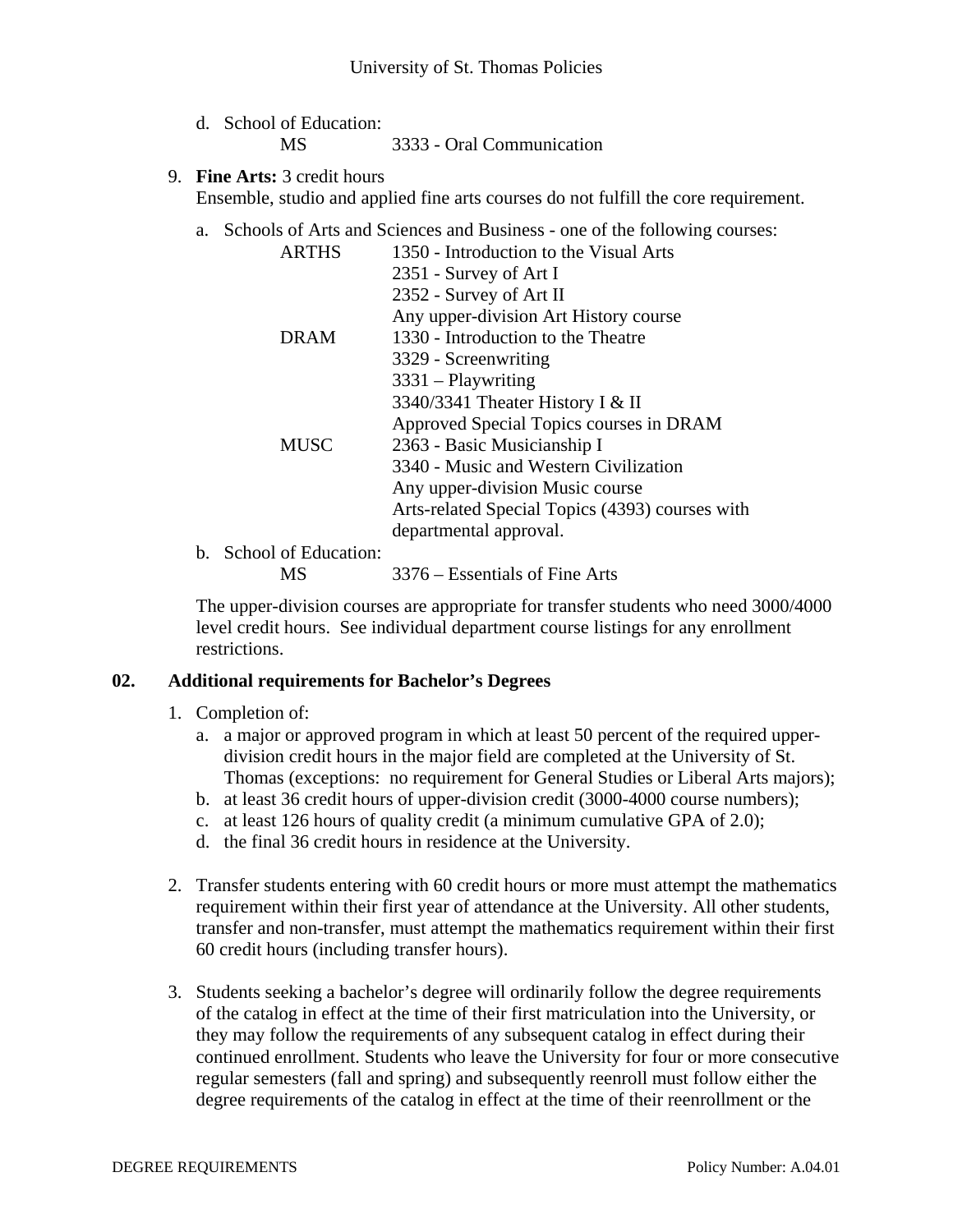requirements of any subsequent catalog in effect during their continued enrollment. Ordinarily, a student must follow all the requirements of the catalog chosen. Exceptions may arise if program requirements must be revised to implement new educational standards recommended or required by federal or state agencies, professional societies or the University's faculty.

- 4. Students must file for graduation according to the following schedule:
	- a. by October 1 for December graduation,
	- b. by March 1 for May and August graduation.
- 5. All financial obligations to the University must be satisfied before the University issues a diploma or an official transcript to a student.

### **03. The Major**

To receive a bachelor's degree, a student must complete the requirements of at least one major program. A major consists of a defined group of courses, usually within a single discipline, designed to give the student in-depth knowledge of a specific field of study. A major may also consist of a planned group of courses from more than one discipline.

A major requires a minimum of 30 credit hours, at least 15 of which must be upperdivision. In a single subject area, the major should not exceed 42 semester hours for the BA, 45 semester hours for the BBA, and 48 semester hours for the BS. When major programs require courses from another discipline, however, the combined total number of hours may exceed these limits. A minimum of 50 percent of the required upper-division hours must be completed at the University of St. Thomas (except in the case of the Liberal Arts/General Studies majors, for which there in no minimum requirement).

Students must maintain a minimum cumulative GPA of 2.00 in their major. This requirement applies to both majors in a joint major program. With the approval of the appropriate school dean, individual departments may set higher standards for their majors. Students may not take courses required for their major on a "Pass/Fail" basis.

After completing 29 credit hours, a student may formally declare a major by completing the Declaration of Major Form and filing it with the Registrar. A student must declare a major after completing 59 credit hours. This is usually done during the early academic advising period before classification as a junior occurs, and is a requirement for registration beyond 59 credit hours. Students who have reached 60 hours (junior status) without having declared a major will have a hold placed on their records that will prevent them from registering for classes.

#### **04. Multiple Majors**

The University offers both double-major and joint-major options. In all cases, students must confer with the appropriate department chairs to develop degree plans that will ensure that course and credit-hour requirements are current and documented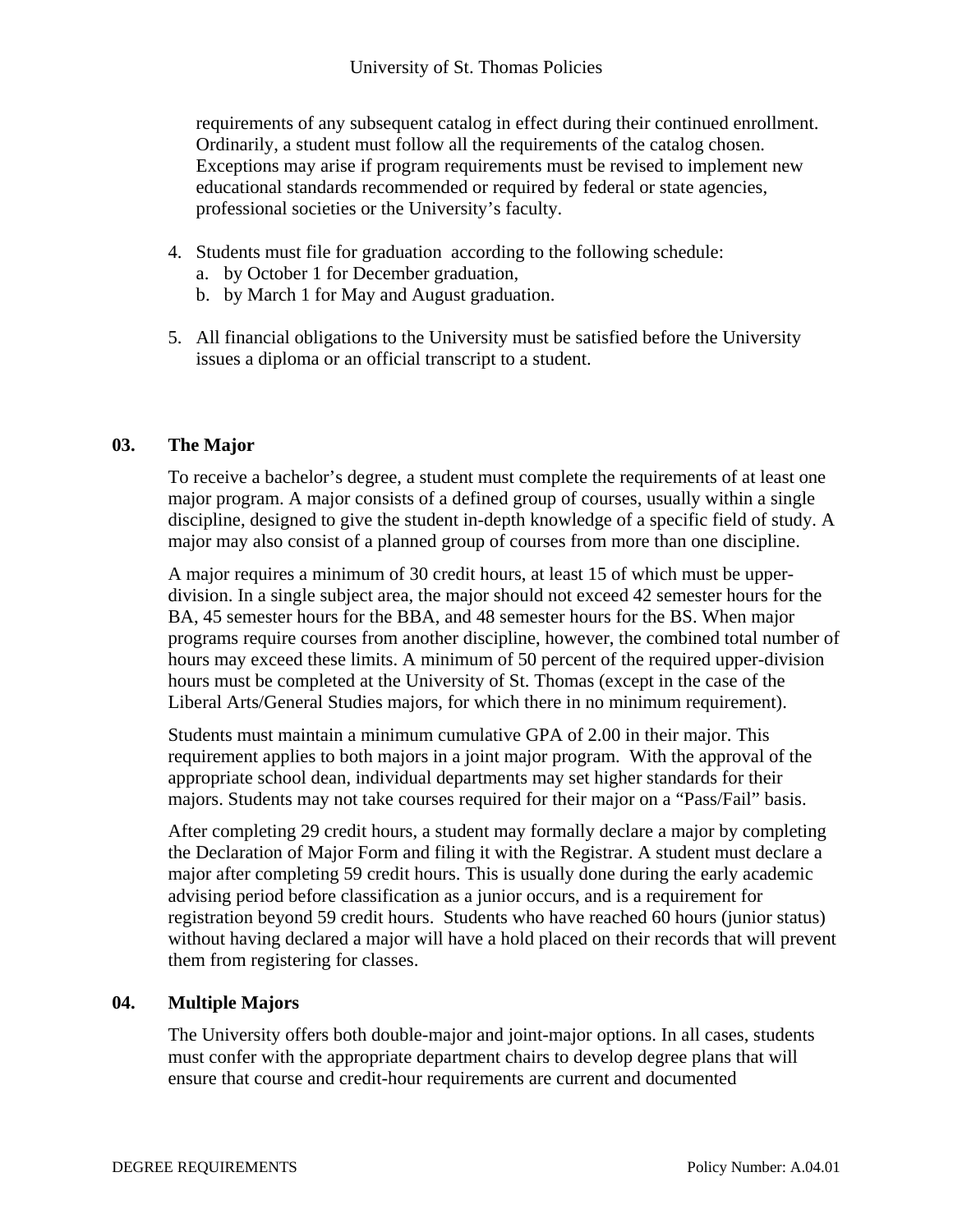### **05. The Minor**

The University encourages students to complete one or more minors; that is, a planned sequence of courses in a discipline other than the student's major. A minor consists of between 18 and 24 credit hours, at least 9 of which must be upper-division credit, and 9 of which must be taken at the University of St. Thomas. Consult the department and program sections of this catalog for requirements for specific minor programs.

Students are responsible for timely consulting of departments offering subjects in which they wish to earn a minor or the director or contact person for a minor program to ensure fulfillment of the requirements. Each minor is noted on the student's transcript.

A minimum cumulative GPA of 2.00 is required for a minor. A student may not take courses required for a minor on a "Pass/Fail" basis.

#### **06. Joint Major Programs**

A joint major is a two-track program of study. It provides the opportunity for a student to develop a wider range of interest than allowed by a single-discipline major. A joint major is distinguished from a double major. Whereas a double major includes all major requirements of the departments involved, a joint major consolidates the requirements of the cooperating departments.

A joint major program is developed by two cooperating departments and must adhere to the following guidelines:

- 1. All core requirements of the University must be met.
- 2. The student must have approval of both cooperating departments and have an advisor from each.
- 3. Neither department will require as many credit hours in its portion of the joint major as it requires for a regular major.
- 4. Neither department will reduce the credit hours required within its discipline by more than 6 credit hours.
- 5. Neither department will reduce its related requisite hours by more than 6 credit hours.
- 6. If both departments require a capstone experience, the student must complete only one of them.
- 7. The student must achieve a minimum cumulative GPA of 2.00 in both majors or a higher GPA if a department requires it.

For details, prospective joint majors should consult the catalog entry of the departments in which they have an interest and take care to follow #1 and #2 above.

#### **07. Additional Bachelor's degree**

A student with a bachelor's degree from the University of St. Thomas may earn an additional bachelor's degree by completing the degree requirements. A minimum of 36 credit hours is required.

A student with a bachelor's degree from another recognized accredited institution may qualify for a UST bachelor's degree by earning a minimum of 36 credit hours at the